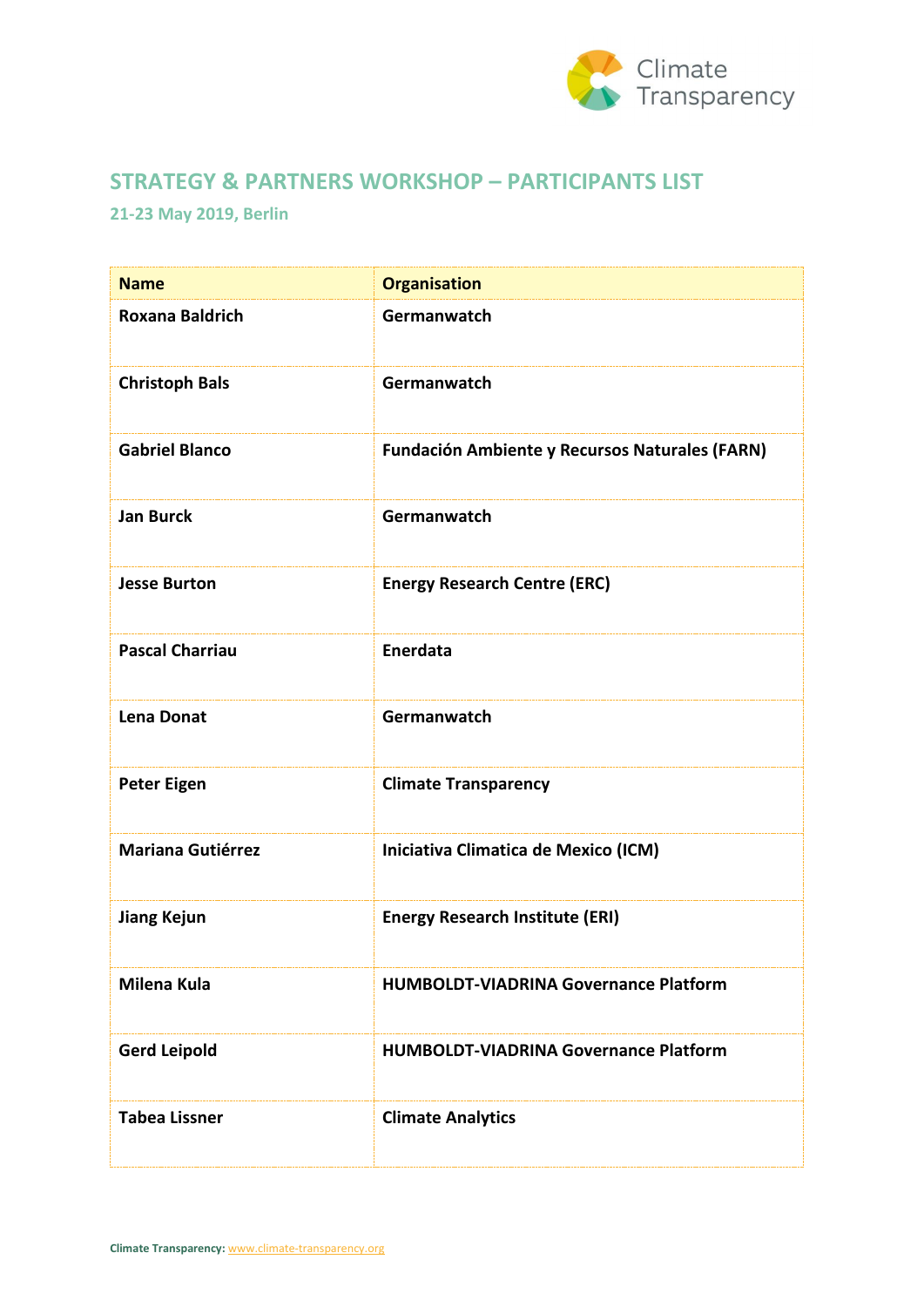

|                          | Enrique Maurtua Konstantinidis   Fundación Ambiente y Recursos Naturales (FARN) |
|--------------------------|---------------------------------------------------------------------------------|
| <b>Bryce McCall</b>      | <b>Energy Research Centre (ERC)</b>                                             |
| <b>Surabi Menon</b>      | <b>ClimateWorks Foundation</b>                                                  |
| <b>Bert Metz</b>         | <b>European Climate Foundation</b>                                              |
| Yuji Mizuno              | <b>Institute for Global Environmental Strategies (IGES)</b>                     |
| <b>Anne Olhoff</b>       | <b>Technical University of Denmark</b>                                          |
| <b>Ragnhild Pieper</b>   | <b>Global Strategic Communication Council</b>                                   |
| <b>Karine Pollier</b>    | Enerdata                                                                        |
| Gandabhaskara Saputra    | <b>Institute for Essential Service Reform (IESR)</b>                            |
| <b>Hannah Schindler</b>  | <b>HUMBOLDT-VIADRINA Governance Platform</b>                                    |
| <b>Katia Simeonova</b>   | <b>UNFCCC</b>                                                                   |
| <b>Thomas Spencer</b>    | The Energy and Resources Institute (TERI)                                       |
| Sandhya Srinivasan       | <b>World Bank</b>                                                               |
| <b>Claire Stockwell</b>  | <b>Climate Analytics</b>                                                        |
| <b>Emily Theokritoff</b> | <b>Climate Analytics</b>                                                        |